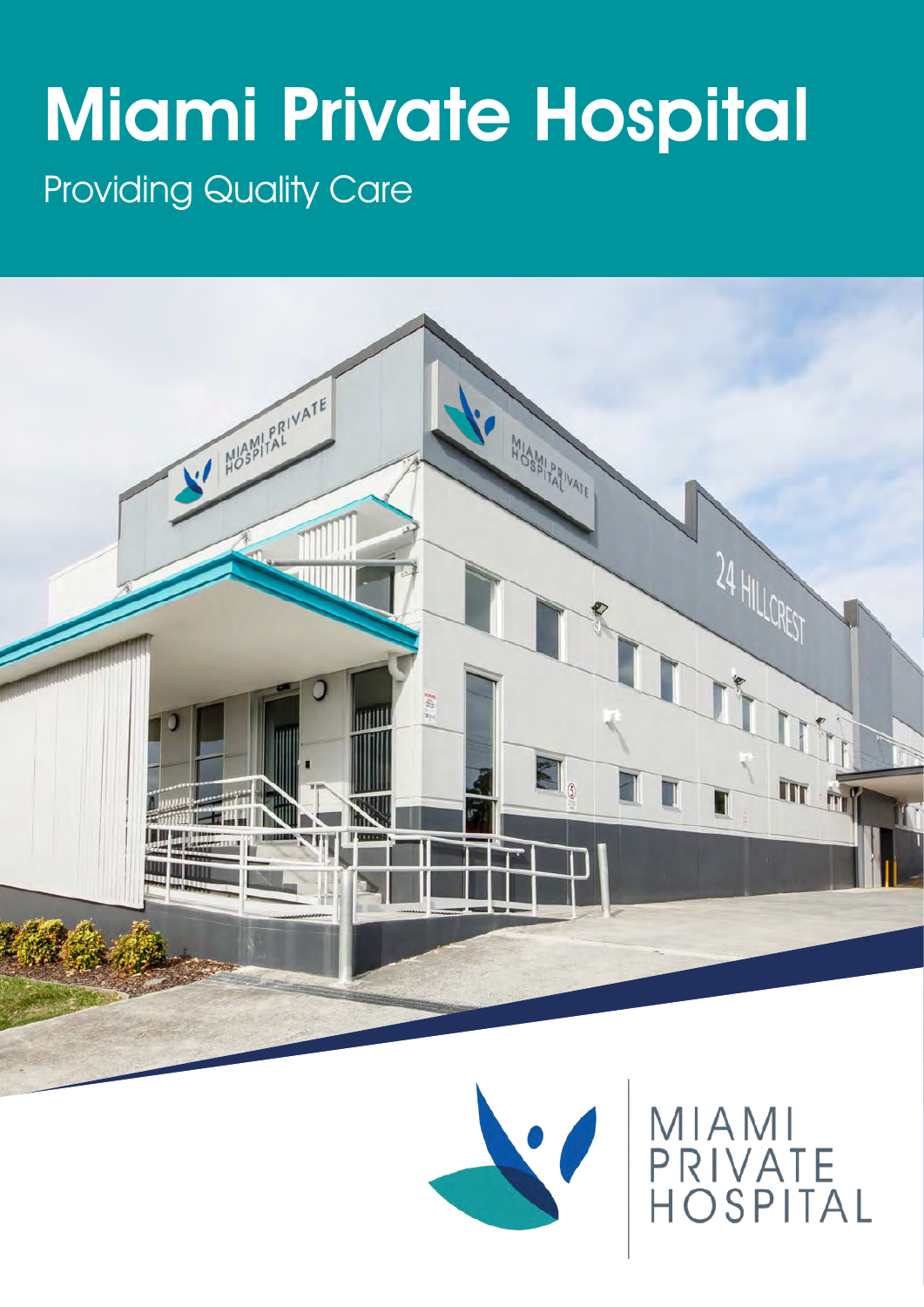With world-class technology and equipment, we ensure that our patients achieve the best possible medical outcomes.



#### **FACILITIES**

Conveniently located in beachside Miami on the Gold Coast, our hospital provides patients with access to specialised surgical procedures. With world-class technology and equipment, we ensure that our patients receive the best possible medical outcomes.

- State-of-the-art surgical facility
- Fully accredited overnight facility, licensed by Queensland Health for adult & paediatric care.
- Three (3) operating theatres
- Fluoroscopy and Endovascular Ultrasound services

#### **TEAM**

With an experienced and dedicated team of professionals, we provide specialised care to aid in every client's recovery. Surgeons choose Miami Private Hospital so that their clients receive the highest quality of care in the most compassionate environment.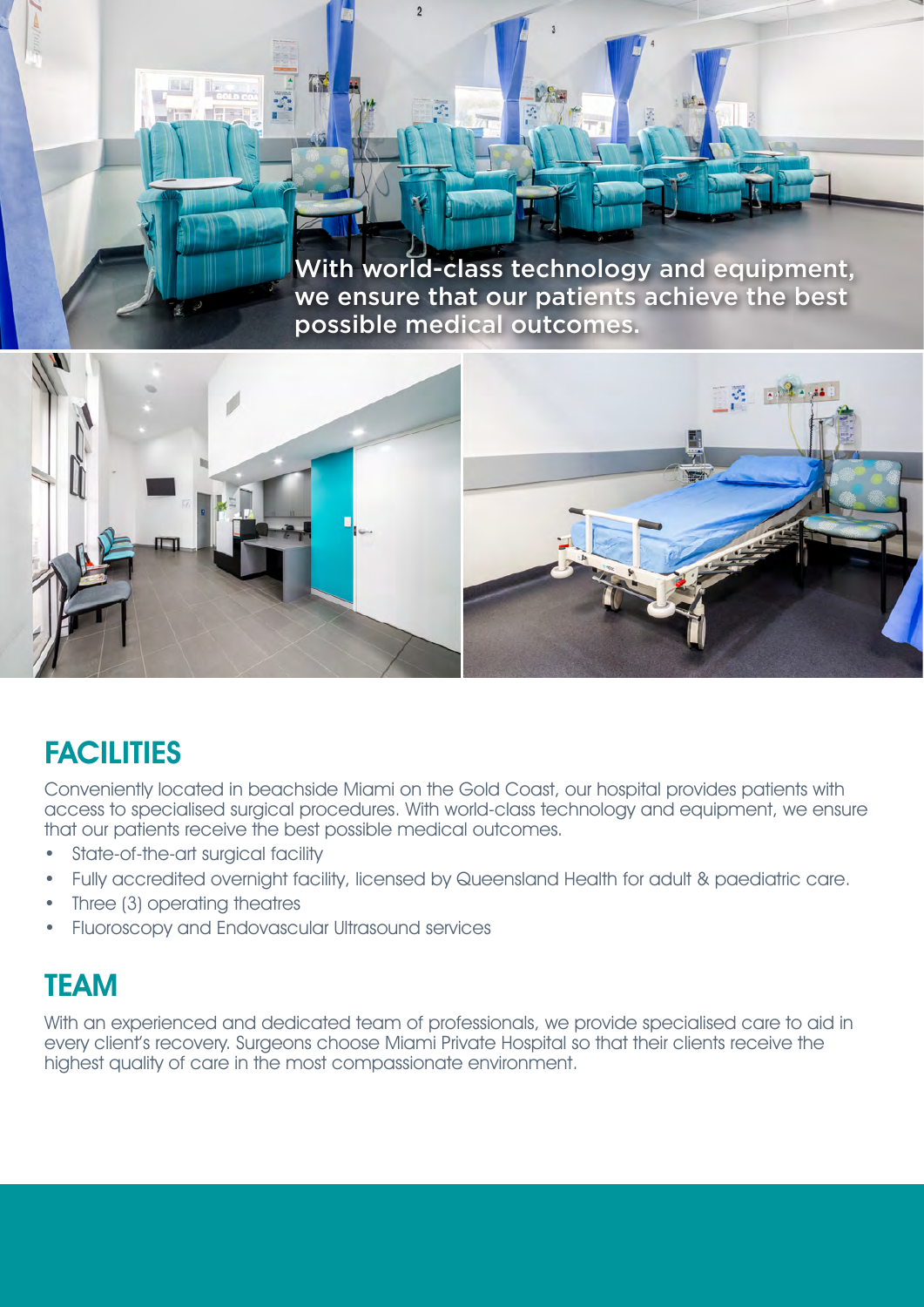# **BENEFITS**

Our experienced surgeons, highly-trained nursing and administration team provide outstanding care and support for patients throughout their medical journey.

When you choose Miami Private Hospital, you experience:

- A caring and professional team dedicated to putting your needs first
- The assurance of a proven track record of exceptional patient outcomes
- The benefit of state-of-the-art technology and equipment
- Around the clock post procedural care for adult & paediatric patients

### **REPUTATION**

At Miami Private Hospital, we pride ourselves on helping both surgeons and patients achieve exceptional medical outcomes. Our reputation as an accredited health service provider attracts patients both locally and internationally because they know that we are passionate about providing the highest quality care in a comfortable, friendly and compassionate environment.